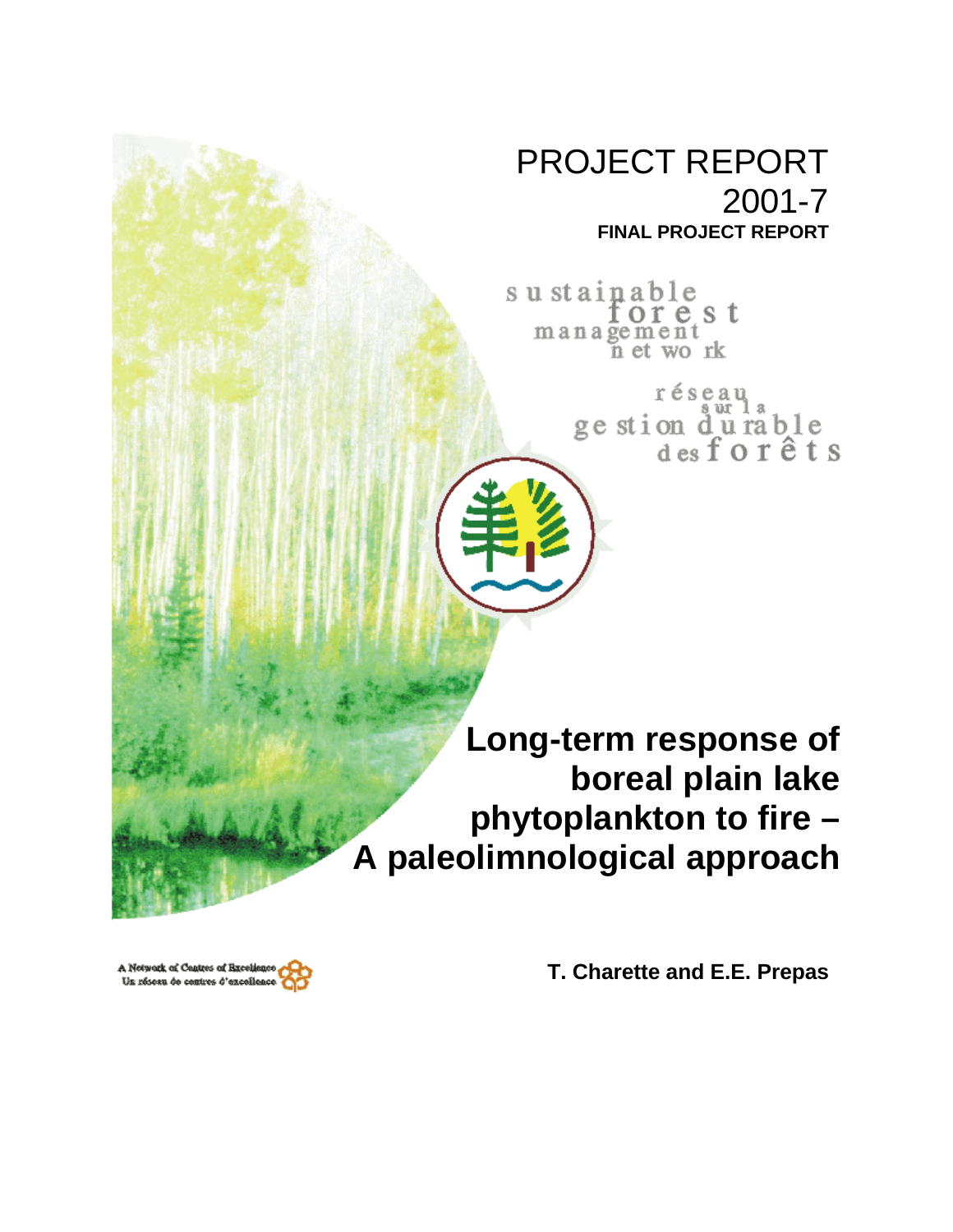For copies of this or other SFM publications contact:

Sustainable Forest Management Network G208 Biological Sciences Building University of Alberta Edmonton, Alberta, T6G 2E9 Ph: (780) 492 6659 Fax: (780) 492 8160 http://www.ualberta.ca/sfm

ISBN 1-55261-116-7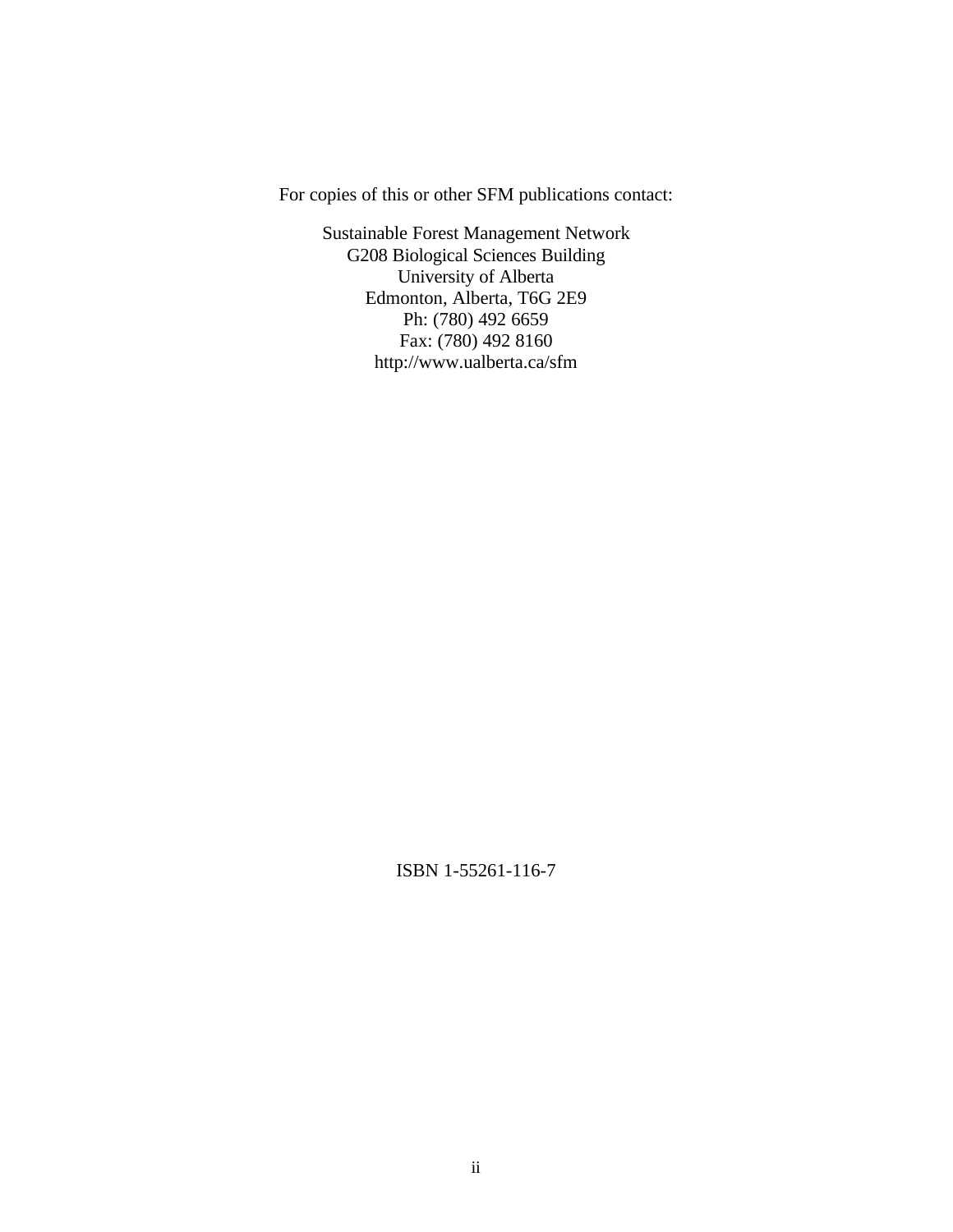# **Long-term response of boreal plain lake phytoplankton to fire – A paleolimnological approach**

by

**T. Charette and E.E. Prepas**

Department of Biological Sciences University of Alberta Edmonton, AB T6G 2E2

**May 2001**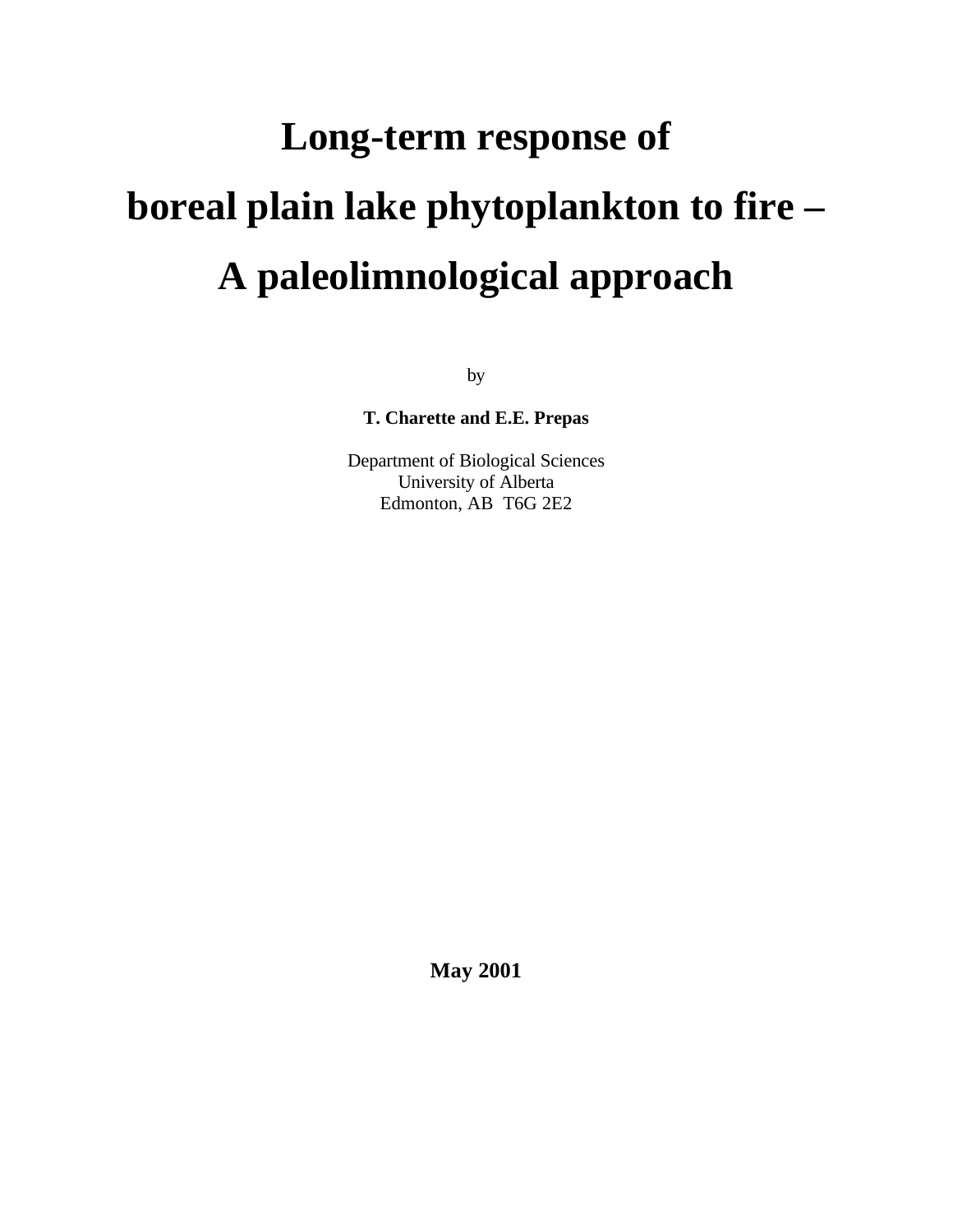### **ABSTRACT**

Paleolimnology offers the only feasible approach to examine long-term and reference conditions in lakes impacted by such an unpredictable event as forest fire. The fire and phytoplankton history of pristine aquatic ecosystems in a remote area of the Buffalo Head Hills were examined using information contained in the sediments of strategically-selected lakes. Six lakes, four with >93% of their watersheds burned in 1982 and two outside the fire's range, were extensively studied. Three sediment cores were taken from the deepest part of the study lakes. These cores were sectioned at 2.5mm intervals and were analyzed for pigment with the participation of Dr. James P. Hurley, University of Wisconsin, Madison. Also, the accuracy of the <sup>210</sup>Pb chronology of the sediment cores was verified using forest fire history and the charcoal content of the sediment. This study shows that although the  $^{210}Pb$  method used to determine the chronology of lake sediments is commonly used, it can be imprecise and must be accompanied by other independent dating techniques. Also, preliminary results indicate that phytoplankton, particularly diatoms, chrysophytes and dinoflagellates, react to watershed disturbance by an increase in abundance.

#### **ACKNOWLEDGEMENTS**

This study was funded by SFMN, Daishowa-Marubeni International Ltd., the Canadian Boreal Institute, the Alberta Parks, Sport, Recreation and Wildlife Foundation and NSERC. In particular, we wish to thank and acknowledge the support of Brock Allison Flying Services Ltd., Dolors Planas, Ian Campbell, James Hurley, Johanna Pierre, John Glew, Kara Powell, Paula Siwik, Roland Hall and Stéphanie Nicopoulos.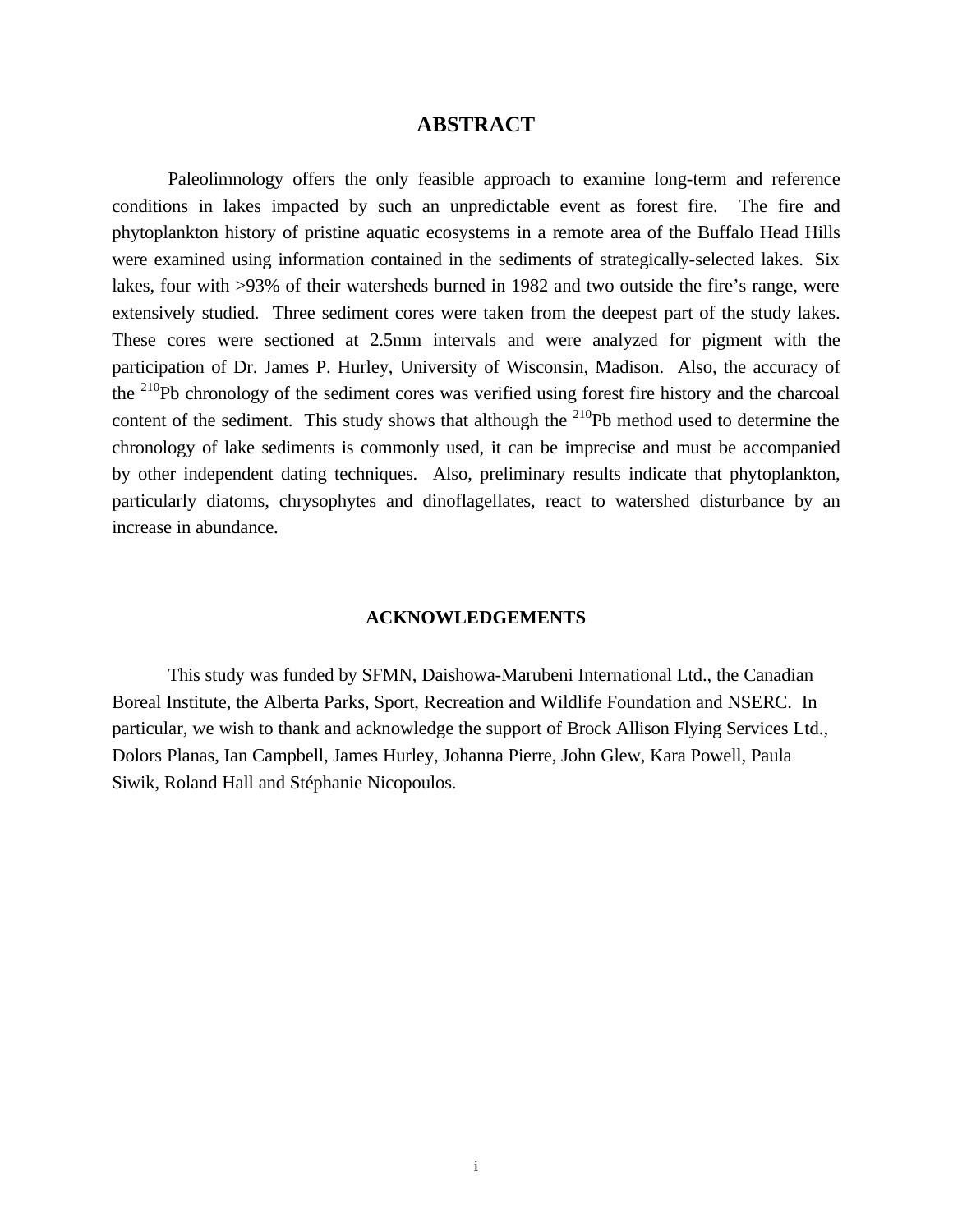# **Introduction**

Boreal forests represent the largest forested ecoregion in Canada, accounting for forty percent of the world's boreal forests (Natural Resources Canada 1998). Since forestry is such a prominent force in the boreal forests of Alberta, there is a need to establish the levels of impact that will allow the preservation of long-term boreal ecosystem health. To these ends, a new approach to minimize the human impact of clear-cutting looks at a large-scale natural disturbance, fire, as a model for logging (Hunter Jr. 1993). Fire is the most prevalent and widespread disturbance in the Boreal Plain, and it is important as it structures vegetation composition and patterns (Tilman 1996). However, the impact of fire on the environment remains to be fully understood.

Forest fire can cause an increase the amount of nutrients transported in runoff from the drainage basin to aquatic systems (Schindler et al. 1980). Furthermore, phosphorus (P) and nitrogen (N) concentrations can increase in aquatic systems through direct deposition of smoke and ash (Spencer and Hauer 1991). Fire typically releases a greater amount of nitrogen relative to phosphorus in upland-dominated systems, causing lake N:P ratios to increase (Bayley et al 1992). Whereas lowland-dominated systems tend to show the opposite (McEachern et al. 2000).

Phytoplankton are very sensitive to such short-term fluxes in nutrients because of quick generation times, making them good indicators of watershed disturbance (Schindler 1987). Phytoplankton abundance typically grows with increased phosphorus loading to lake systems (Schindler 1977). Conversely, the composition of phytoplankton communities reacts to changes in N:P ratios. A greater ratio of nitrogen relative to phosphorus concentrations, gives competitive advantages to algal species that do not fix atmospheric nitrogen because of the abundance of nitrogen (Zhang and Prepas 1996). Under such a scenario, non-nitrogen-fixing green algae, chrysophytes and diatoms would be favored over nitrogen-fixing cyanobacteria (*Anabaena*, *Aphanizomenon*).

The boreal landscape can be thought of as a mosaic of watersheds so that every square inch of forest drains into some form of freshwater. As such, any evidence of disturbance in the Boreal Plain will inevitably end up in lakes or streams. The advantage of studying lakes rather than streams, is that paleolimnological techniques can be applied to lakes to reconstruct past conditions from the remains of organisms preserved in lake sediments. Ecosystem change due to fire implies a response to fire in some way that is outside its natural range of variation (Schindler 1990). Because knowledge of baseline conditions of such an unpredictable event as forest fire is not available, paleolimnology offers the only feasible approach to infer reference conditions in

1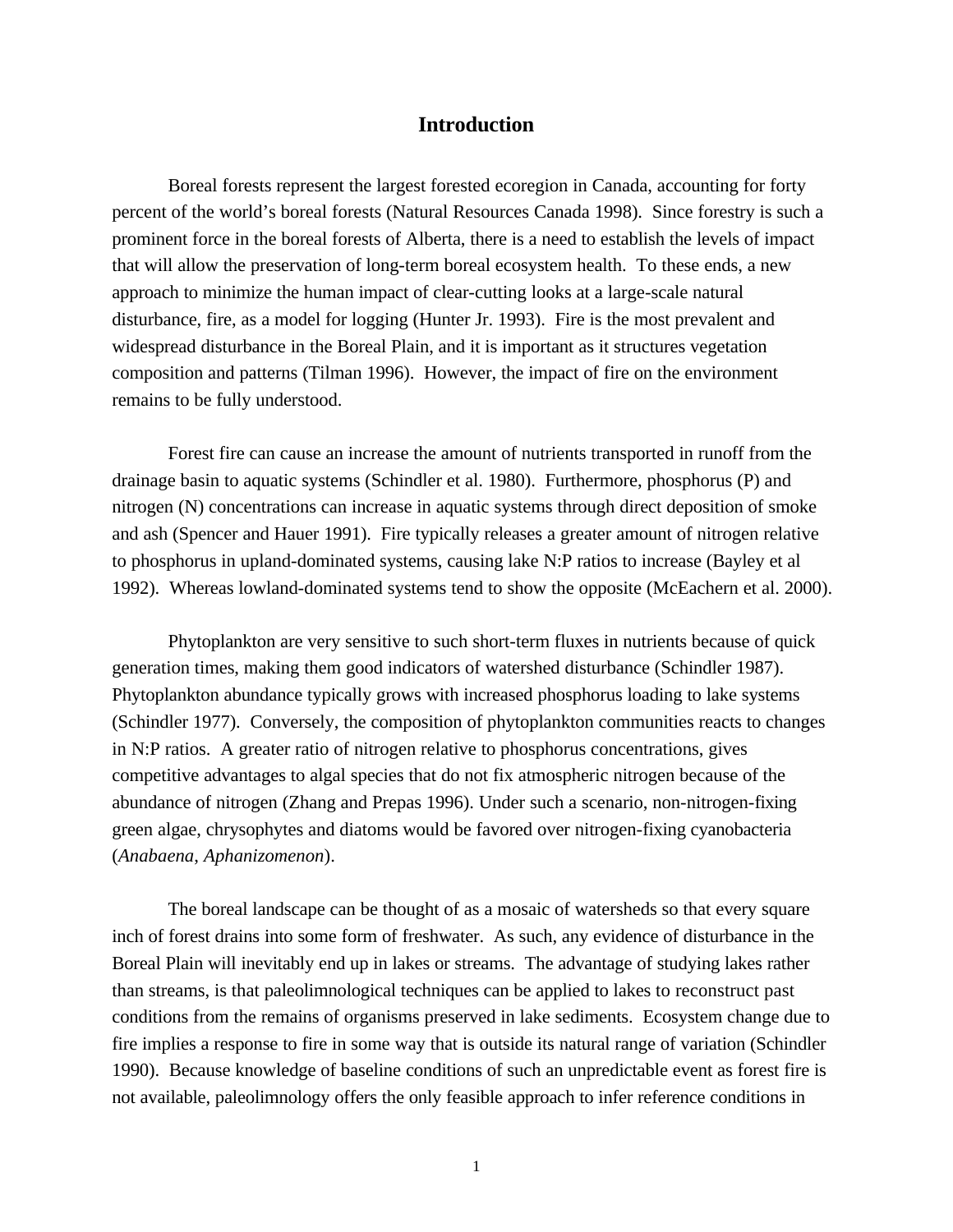lakes (Smol 1991). The remains of many organisms are preserved in lake sediments and it is possible to use these to reconstruct long-term variations in aquatic assemblages and their surrounding environment. The historical abundance of major phytoplankton groups is estimated as the amount of taxa-specific photosynthetic pigments buried in lake sediment (Leavitt 1993). Unlike terrestrial plant pigments, phytoplankton pigments preserve well after cell death, especially when deposited in the cold, low-light, anoxic conditions often found in the sediments of deep lakes (depth > 10m; Leavitt 1993).

The chronology of a sediment core is estimated using a model that best describes the distribution of  $^{210}Pb$  radioactivity in the sedimentary column. The most popular model is the Constant Rate of Supply model (c.r.s.). This model assumes a constant influx of  $^{210}Pb$  to sediment and is independent of changing sediment accumulation rates. The accuracy of the  $^{210}Pb$ method has been proven in some cases (von Gunten and Moser 1993), but not in others (Anderson et al. 1987). The atmospheric  $^{210}$ Pb-flux may vary significantly from year to year but it is reasonably constant on a 100-200 year timescale (Krishnaswamy and Lal 1978). However, internal processes such as slumping and sediment resuspension and focussing can significantly alter the  $^{210}$ Pb activity in a sediment profile (Anderson et al. 1987). Therefore, independent measures of age determination are required to verify the  $^{210}Pb$  profile (Oldfield and Appleby 1984).

#### **Objectives**

The objective of this research project is twofold: 1) To verify the <sup>210</sup>Pb dating accuracy of high-resolution (yearly) chronology of unvarved sediments in four lakes in the Boreal Plain of Alberta using charcoal analysis, 2) To detect and describe changes in phytoplankton community composition, as determined by fossil pigments, following fire in boreal lake watersheds. I expect an increase of total phytoplankton abundance shortly after fire due to increased nutrient loading to the system and then a decrease within five years of the fire event. Furthermore, since the study area is mostly upland, I expect the relative number of non-nitrogen fixing phytoplankton to increase (due to increased N:P ratio) the year after a fire, and then to decrease within five years after the fire event.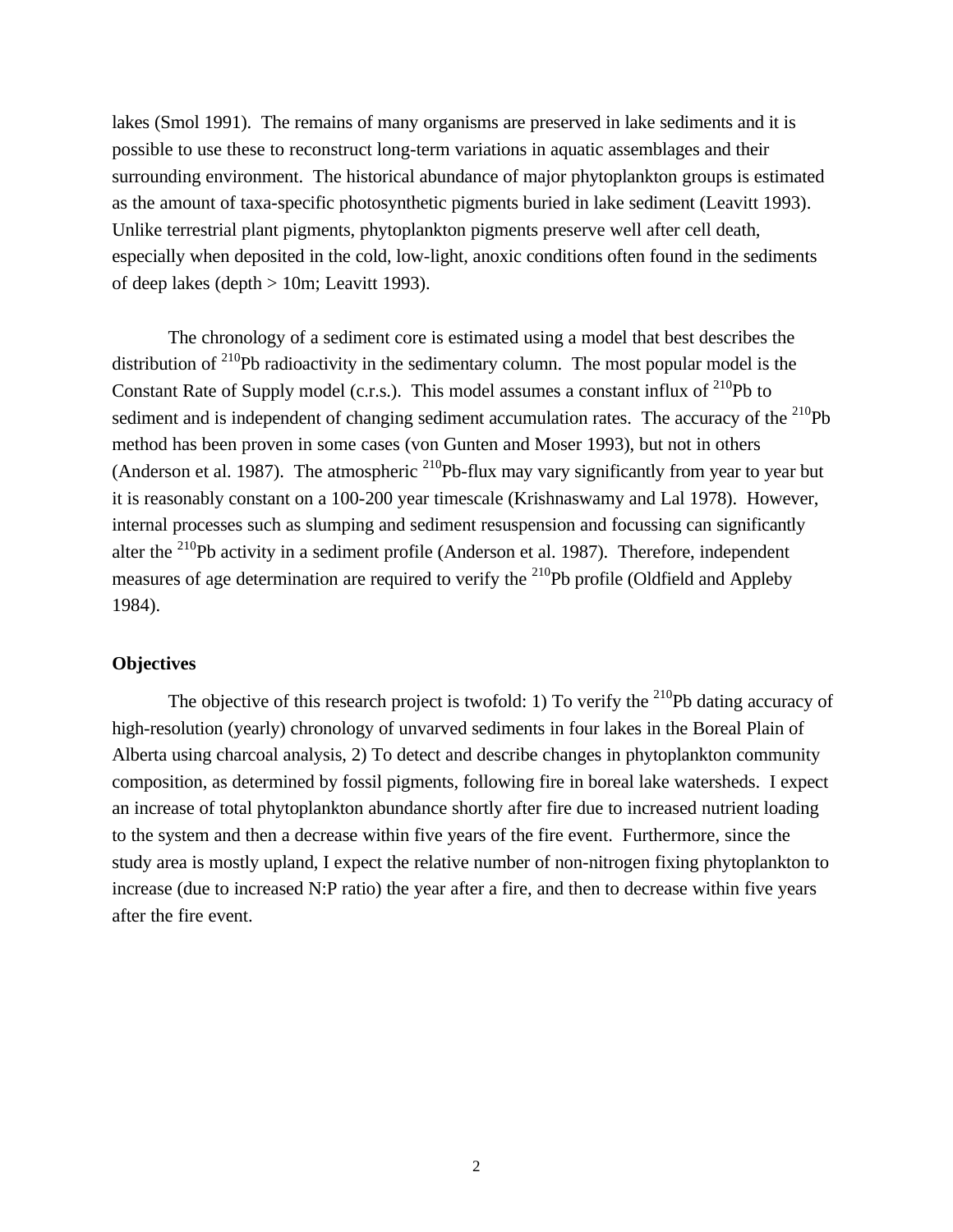# **Materials and Methods**

#### **Study area**

The study sites are located within the Boreal Uplands Region (Vitt et al. 1997) in the Buffalo Head Hills of Northern Alberta (surface area =  $0.08$ -1.12 km<sup>2</sup>, z<sub>mean</sub> = 2.7-4.5 m, watershed area/surface area  $= 4.7-27.7$ ). Typical overstory vegetation is composed mainly of white spruce (*Picea glauca*), trembling aspen (*Populus tremuloides*) and Jackpine (*Pinus strobus*) in uplands, and black spruce (*Picea mariana*) and larch (*Larix sp*.) in lowlands. A large  $(630 \text{ km}^2)$  forest fire swept through the area in 1982, surrounding dozens of lakes. Alberta Lands and Forest Service historical fire records going back to the 1930s show no other major fire activity in the area (Information can be obtained from http://www.gov.ab.ca/env/forests/fpd/). Six lakes with greatest depth and accessible by float-plane were selected. All lakes lie within a 30 km radius. Out of the six lakes, four were completely surrounded by the 1982 fire and are all found within a 6.5 km radius. Over 93% of the watersheds of these four study lakes were burned, right up to the lakeshore. The other two reference lakes are separated by 5 km and are approximately 15 km NE of the burnt lakes.

#### **Sediment sample collection**

Lakes were accessed by float-plane in September 1999. Lake sediments were collected with a short hand-held gravity corer provided by Dr. Ian Campbell, Canadian Forest Service. Three cores (core length between 35 and 45 cm) were collected from the deepest part of each lake, filled with lake-water, capped and kept cool until arrival at Meanook Biological Research Station. Only two of the three cores were used for analysis. On the evening of the collection day, one core was extruded under low-light, sealed in plastic Whirl-Pak<sub>®</sub> bags and immediately frozen. This core was later used for <sup>210</sup>Pb analysis, organic matter content, charcoal analysis and pigment analysis. The other core was extruded in daylight, sealed in plastic Whirl-Pak<sub>®</sub> bags and kept cool. This second core was sent to Aline Phillibert (Université du Québec à Montréal) for diatom analysis. High temporal resolution of sediment cores (~1 year intervals) was achieved by slicing sediment cores at 2.5 mm intervals using a vertical, close-interval extruder (Glew 1988). Frozen samples were transferred to urine cups and lyophilized.

#### **Pb-210 analysis preparation and modeling**

Sub-samples (0.5g) for <sup>210</sup>Pb activity were taken from every second centimeter for the first half of the cores and from the middle and the end of the second half of the cores.  $^{210}Pb$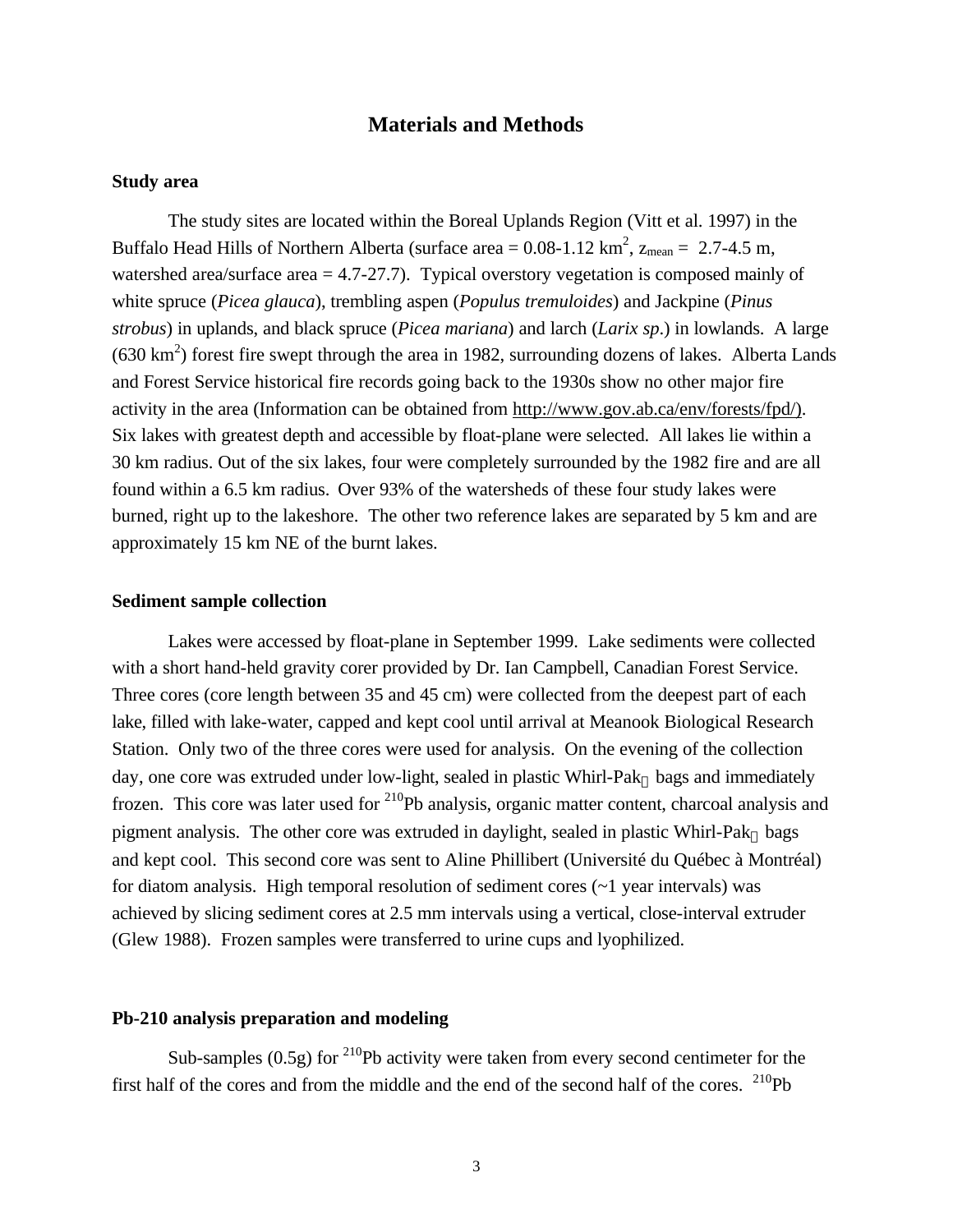activity of sub-samples was measured by Flett Research Ltd. (http://www.mbnet. mb.ca/ flett\_ research/). The accumulation rate of sediments was estimated using the Constant Rate of Supply (c.r.s.) model originally proposed by Goldberg (1963), and revised by Eakins and Morrison (1978).

# **Charcoal analysis**

Samples for charcoal analyses were prepared according to Rhodes (1998) which consists of bleaching sediment material with 6% hydrogen peroxide. Charcoal fragments were identified at 375X on gridded petrie dishes using a stereomicroscope. Charcoal particles with a diameter >80μm on the longest axis were counted (Clark 1988). The beginning rather than the maxima of a charcoal peak was chosen to indicate a fire event since previous studies have shown charcoal maxima can occur up to 5 years after fire (Whitlock and Millspaugh 1996). Most cores were analysed back to the early 1930s. The selection of core length to study was made to include natural charcoal variability and all charcoal from the 1982 fire.

#### **HPLC apparatus**

Sediment pigments were identified and quantified using methods similar to Descy et al. (1999) and with equipment from the Water Science and Engineering Laboratory at the University of Wisconsin, under the supervision of Dr. James P. Hurley. Pigments were separated with a Waters 712B autosampler and three detectors: a Shimadzy L-4200 H absorbance detector set at 440 nm, a Milton Roy/LDC Fluoromonitor fluorescence detector, a Waters 991M diode array detector and Millenium 32 data analysis software. Pigments were extracted (around 50mg. dry wt.) by soaking in 90% acetone for 24 hrs. and sonication for 15minutes in the dark, at 4°C. Sediment extracts were then filtered through 0.2μm Mandel Scientific membrane seringe filters and injected in the HPLC system. Separation was achieved using a binary gradient that combines a 10 cm Waters Nova-Pak C18 column, followed by two Vydac 201TP54 polymeric columns. Standard procedure consisted of the injection of 50-200 μl of extract through a 50 minute gradient (A: 80:20 methanol:ammonium acetate 0.5 M; B: 70:30 methanol:acetone). Calibration was achieved with diode array and fluorescence detection of a mixed standard of chlorophyll *a*, chlorophyll *b*, lutein, fucoxanthin, zeaxanthin, echinenone and β-carotene and a separate pheophytin *a* standard.

#### **Identification and quantification of sediment pigments**

Pigment identifications were based on comparisons of the column retention time of pigments isolated from sediments with those from the standards and on the comparison between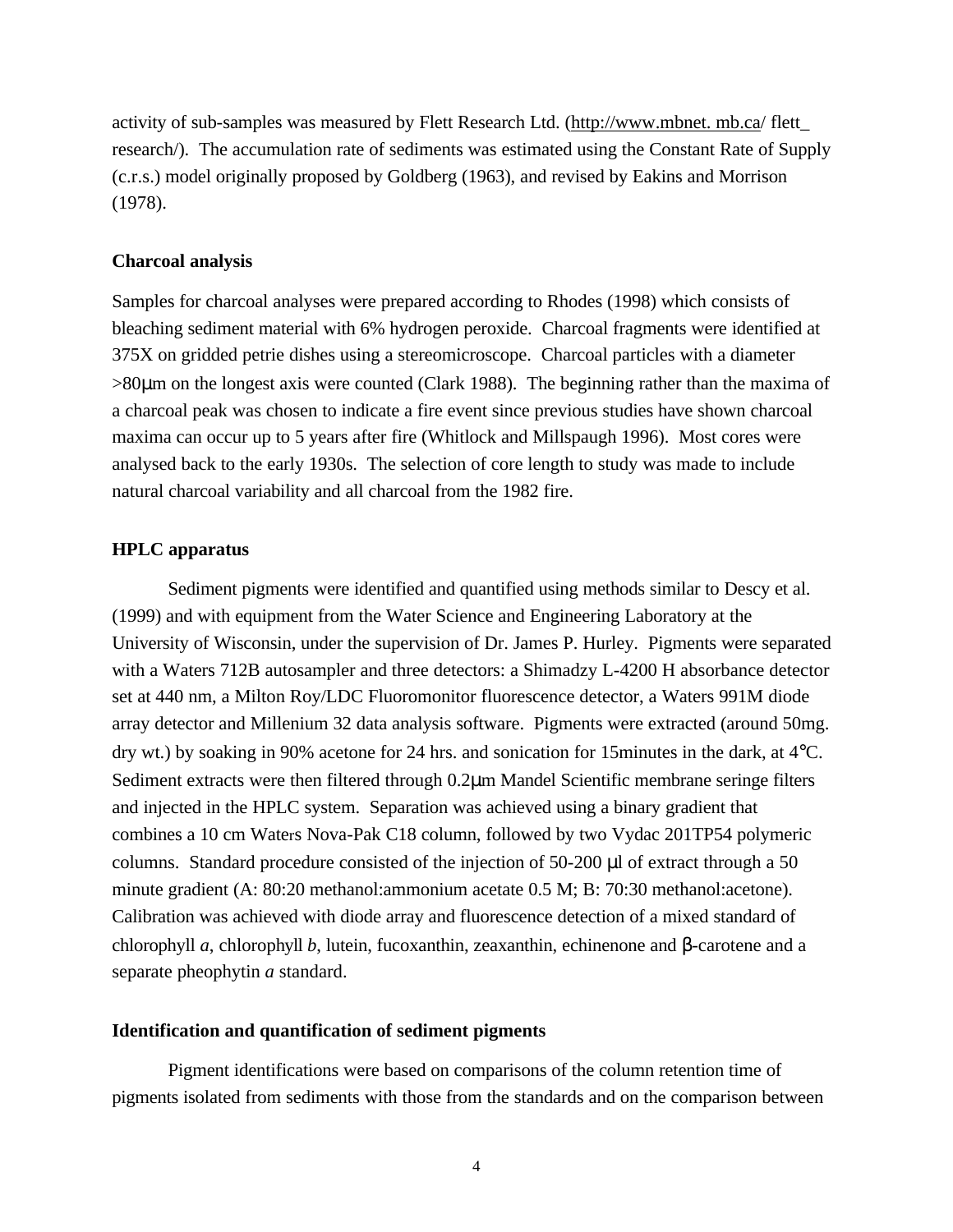the visible absorption spectra of sediment and standard and on-line pigment absorption spectra library. Peak areas were manually integrated using Millenium 32 data analysis software. Pigment concentrations were determined by peak area from the respective standard curves and are expressed as ng pigment/g organic matter. Carotenoids with no standards (myxoxanthophyll, canthaxanthin) were quantified against fucoxanthin, using as relative response the ratio of extinction coefficients at 440nm in acetone. Phaophorbide *a* was quantified against phaeophytin *a*. Pigments identified and quantified include pigments characteristic of total algae (chlorophyll *a*, *b*-carotene), a chlorophyll *a* degradation product (phaeophytin *a*), total cyanobacteria (echinenone, zeaxanthin, myxoxanthophyll), nitrogen-fixing cyanobacteria (canthaxanthin), green algae (lutein), chromophytic algae (diatoms, chrysophytes and dinoflagellates: fucoxanthin) and herbivory (phaeophorbide *a*). Organic content was determined by dry sediment weight loss after combustion at  $550^{\circ}$ C for one hour.

# **Preliminary results and discussion**

#### **Charcoal profiles**

The lake B3 charcoal profile agrees with fire history data, as derived from the c.r.s. model of <sup>210</sup>Pb accumulation in sediments. Since the 1930s, lake B3 sediment shows the presence of two charcoal peaks, indicating two fire events. The first peak starts in the <sup>210</sup>Pb-year 1947 and spans 15 years. This fire is undocumented in Alberta Lands and Forest Service historical records because of the remoteness of the area and of the limited budget for forest fire detection at that time (Murphy 1985). The other peak begins in 1982, the year of the documented fire, and also spans a period of 15 years. Furthermore, there is a two-fold decrease in baseline (peakless) charcoal concentrations beginning at around 1970. This drop in background charcoal corresponds to increased fire prevention and suppression efforts during the 1960s (Tymstra et al. 1998). Forest fire fighting costs tripled by 1968 and remained high after this time (Murphy 1985).

The lake B4 sediment charcoal profile does not match <sup>210</sup>Pb chronology. Similarly to lake B3 sediments, lake B4 sediments show the presence of two large peaks, indicating two large local fires since the 1930s. The first peak begins at around 1963 and spans six years. The last peak begins during the years 1983-1984 and spans approximately seven years. A two-fold decrease in baseline charcoal concentrations is also observed for lake B4, occurring at 1979. The sediment profile is fairly accurate from the year 1982 to present. The beginning of the 1982 charcoal peak is only 1-2 years later than the  $^{210}Pb$  dated year of the fire. However, the first charcoal peak and the decrease in the charcoal baseline occur much later than historical and lake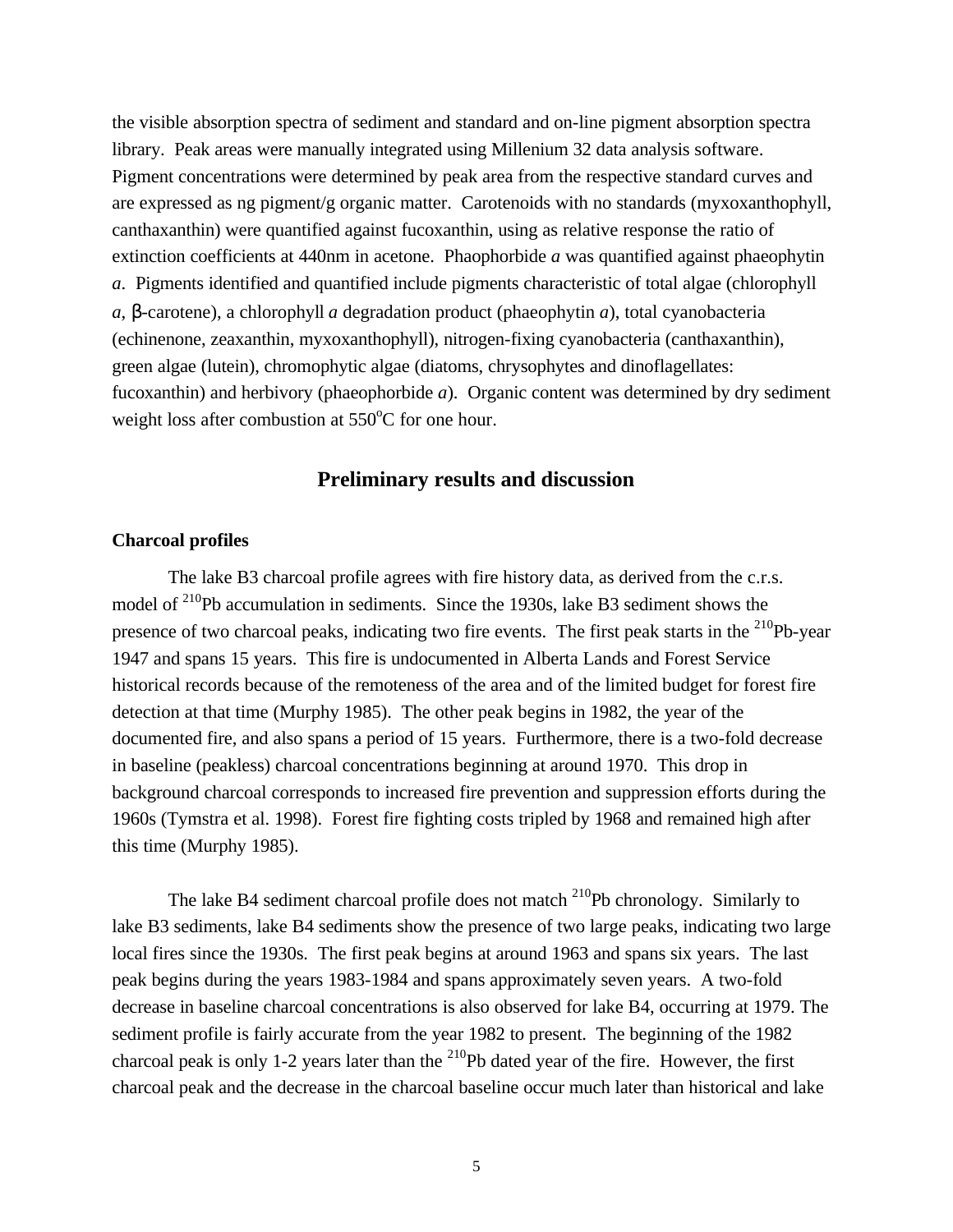B3 events. The c.r.s. model assumption of a constant influx of  $^{210}Pb$  to sediment was likely violated by an increase in stream inflow of  $^{210}$ Pb caused by the 1982 fire.

The chronology of lakes B5 and B19 are not accurate. In both cases, the charcoal maxima occurs before the 1982 c.r.s. derived year. Lakes B5 and B19 likely violate the c.r.s. model assumption of constant influx of  $^{210}Pb$  to lake sediment. These two lakes are very shallow and do not form summer stratification and therefore, are subject to sediment resuspension, and focussing. These processes would cause a sediment profile to have  $^{210}Pb$  activity that is divergent from the model estimate, given a constant influx to the sediment. Lake B5 is especially vulnerable to sediment mixing because of its large surface area and greater exposure to wind.

#### **Preliminary pigment data**

The data for this section is currently being worked up. However, certain trends can be extracted. Two lakes show a response to the 1982 fire. Lake B3 shows an increase in total algal abundance. More specifically, phytoplankton such as cryptophytes , diatoms, chrysophytes and dinoflagellates responded positively to the fire event. Lake B19 shows increases in the abundance of total algae after fire. Both nitrogen fixing and non-nitrogen fixing cyanophytes show a response. Chromophytic phytoplankton such as diatoms, chrysophytes and dinoflagellates also react positively to the 1982 fire. Lake B5 shows no response in phytoplankton abundance due to the 1982 fire. However, the pigment profile of lake B5 sediments is difficult to interpret because of the large amount of sediment mixing. Results on lake R1, R3 and B4 cannot be reported at this time.

# **Literature cited**

- Anderson, R.F., S.L. Schiff, and R.H. Hesslein. 1987. Determining sediment accumulation and mixing rates using  $^{210}Pb$ ,  $^{137}Cs$ , and other tracers: problems due to postdepositional mobility or coring artifacts. Canadian Journal of Fisheries and Aquatic Sciences. 44(Suppl. 1): 231-250.
- Bayley, S.E., D.W. Schindler, K. Beaty, B.R. Parker, and M.P. Stainton. 1992. Effects of multiple fires on nutrient yields from streams draining boreal forest and fen watersheds: nitrogen and phosphorus. Can. J. Fish. Aquat. Sci. 49: 584-96.
- Descy, J.-P. T.M. Frost, and J.P. Hurley. 1999. Assessment of grazing by the freshwater copepod *Diaptomus minutus* using carotenoid pigments: a caution. J. Plankton Res. 21: 127-45.
- Eakins, J.D., and R.T. Morrison. 1978. A new procedure for the determination of lead-210 in lake and marine sediments. Int. J. Appl. Radiat. Isot. 29: 531-536.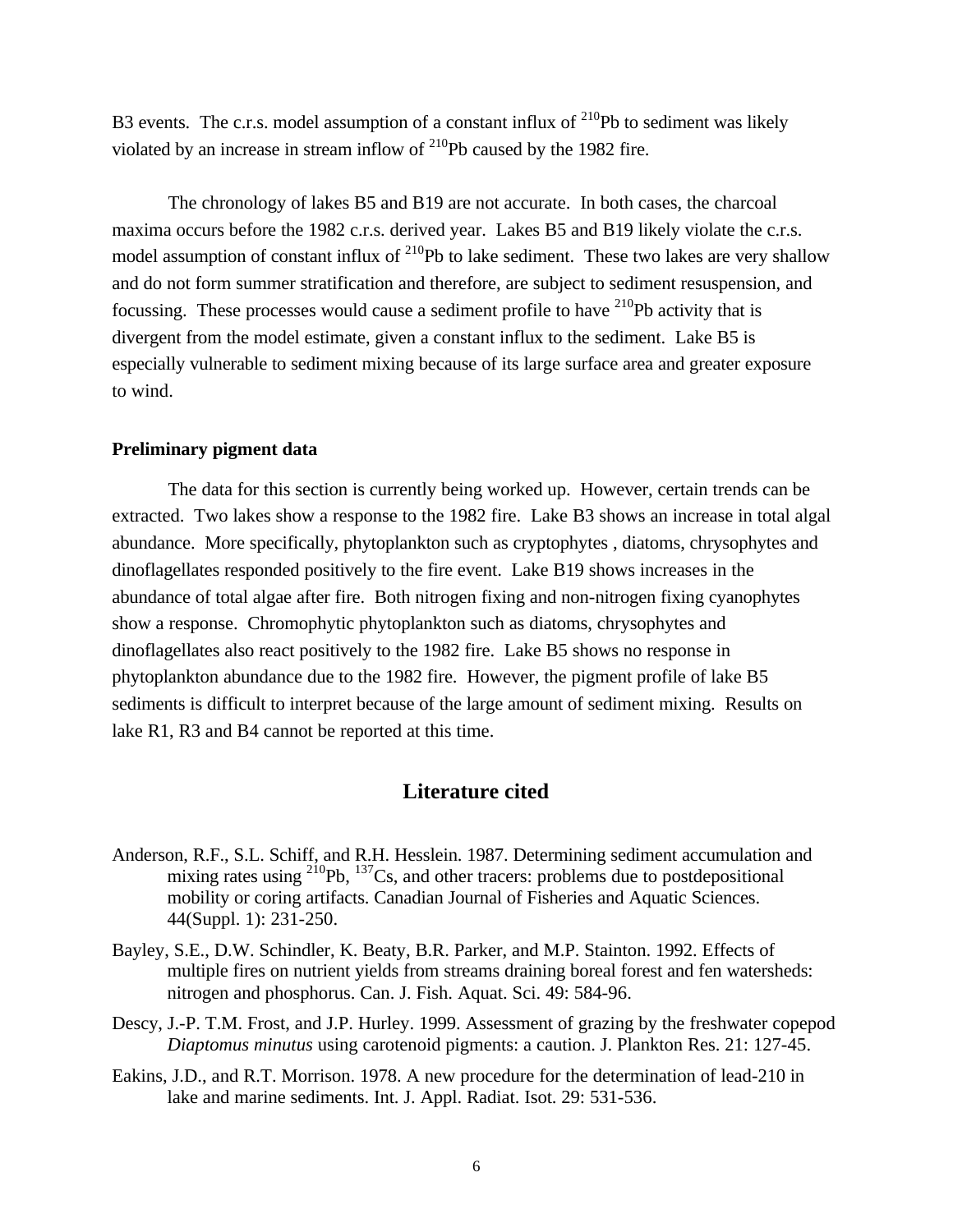- Goldberg, E.D. 1963. Geochronology with 210Pb, In Radioactive Dating. Proceedings of a Symposium, International Atomic Energy Agency, Vienna., pp. 121-131.
- Glew, J.R. 1988. A portable extruding device for close interval sectioning of unconsolidated core samples. J. Paleolimnol. 1: 235-9.
- Hunter Jr, M.L. 1993. Natural fire regimes as spatial models for managing boreal forests. Biol. Conservation . 65: 115-20.
- Krishnaswami, S., and D. Lal. 1978, Radionuclide limnochronology. In Lakes, Chemistry, Geology and Physics, A. Lerman (ed.), Springer-Verlag New York Inc., pp. 153-177.
- Leavitt, P.R. 1993. A review of factors that regulate carotenoid and chlorophyll deposition and fossil pigment abundance. J. Paleolimnol. 9: 109-27.
- McEachern, P., E.E. Prepas, J.J. Gibson, and W.P. Dinsmore. 2000. Forest fire induced impacts on phosphorus, nitrogen, and chlorophyll *a* concentrations in boreal subarctic lakes of northern Alberta. Can. J. Fish. Aquat. Sci. 57: 73-81.
- Murphy, P.J. 1985. History of Forest and Prairied Fire Control Policy in Alberta. Alberta Energy and Natural Resources, Report number T/77.
- Natural Resources Canada, 1998. The state of Canada's forests: The people's forests 1997-1998, Canada, p.4.
- Oldfield, F., and P.G. Appleby. 1984. Empirical testing of 210Pb-dating models for lake sediments. In Lake Sediments and Environmental History, E.Y. Haworth and J.W.G. Lund (eds.), Leicester University Press, pp 93-124.
- Rhodes, A.N. 1998. A method for the preparation and quantification of microscopic charcoal from terrestrial and lacustrine sediment cores. The Holocene.
- Schindler, D.W. 1977. Evolution of phosphorus limitation in lakes. Science. 195: 260-2.
- Schindler, D.W., R.W. Newbury, K.G. Beaty, J. Prokopowich, T. Ruszczynski, and J.A. Dalton. 1980. Effects of a windstorm and forest fire on chemical losses from forested watersheds and on the quality of receiving streams. Can. J. Fish. Aquat. Sci. 37: 328-334.
- Schindler, D.W. 1987. Detecting ecosystem responses to anthropogenic stress. Can. J. Fish. Aquat. Sci. 44: 6-25.
- Schindler, D.W. 1990. Experimental perturbations of whole lakes as tests of hypotheses concerning ecosystems structure and function. Oikos . 57: 25-41.
- Smol, J.P. 1992. Paleolimnology: an important tool for effective ecosystem management. J. Aquat. Ecosystem Health. 1: 49-58.
- Spencer, C.N., and F.R. Hauer. 1991. Phosphorus and nitrogen dynamics in streams during a wildfire. J. North Am. Benth. Soc. 10(1): 24-30.
- Tilman, D. 1996. The benefits of Natural Disasters. Science. 273: 1518.